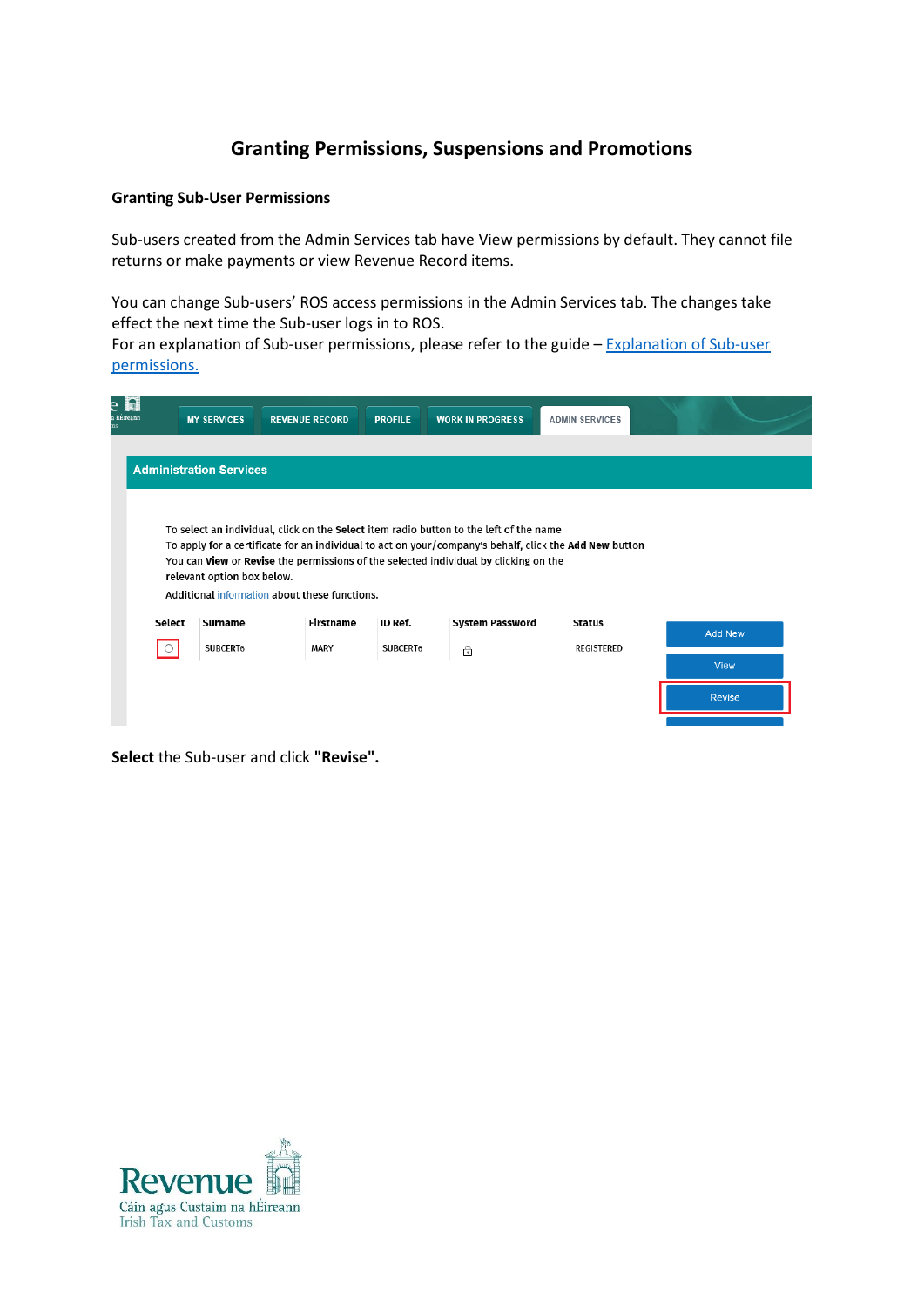#### You have selected : SUBCERT6 MARY **ID Ref: SUBCERT6**



· To revise permissions on Tax/Procedures Services click on the relevant check boxes under the "Permissions on Tax/Procedures -<br>
Services "heading.<br>
Services" heading.<br>
To revise permissions on Administration Services click on the relevant check boxes under the "Administration Services" heading.<br>
• To restrict access to specific registrations cli

- 
- 
- 
- · Click the Back arrow above to return to Administration Services

#### **Money Laundering Reporting Officer (MLRO)**

- Please select 'Yes' if this certificate is for a MLRO In September 2020, Revenue introduced changes to how Suspicious Transaction Reports (STRs) are submitted. Revenue no longer accepts hard copy (paper) STRs from that d should continue to submit STRs to both Revenue and the Financial Intelligence Unit (FIU), as dual reporting remains a requirement.

#### ○ Yes <sup>●</sup> No

#### **SEED Number**

. If this certificate belongs to a SEED user, you may enter or update their SEED Number below.

### **EORI Identifier**

If this certificate is for an ICS Carrier who submits declarations via an agent, you may enter their EORI Identifier below

#### Permissions on Tax/Procedures Services

· View: lookup information, Prepare: enter details on a form, Fille: sign and submit form to Revenue

· View for CAT and Stamp Duty: lookup Information and view inbox documents

| <b>Taxes/Procedures No Permissions</b> | <b>View</b> | Prepare | File | <b>Restrictions</b>         |
|----------------------------------------|-------------|---------|------|-----------------------------|
| VAT                                    | ⊻           |         |      |                             |
| PAYE-Emp                               | V           |         |      | Restrict<br><b>PAYE-EMP</b> |
| Corporation Tax                        | ☑           |         | □    | Forms                       |
| Capital Gains Tax                      | ⊻           |         |      |                             |
| DIRT                                   | V           |         |      |                             |
| <b>DWT</b>                             | ☑           |         |      |                             |
| PSWT                                   | ☑           |         |      |                             |
| <b>IUT</b>                             | V           |         |      |                             |
| LAET                                   | ⊻           |         |      |                             |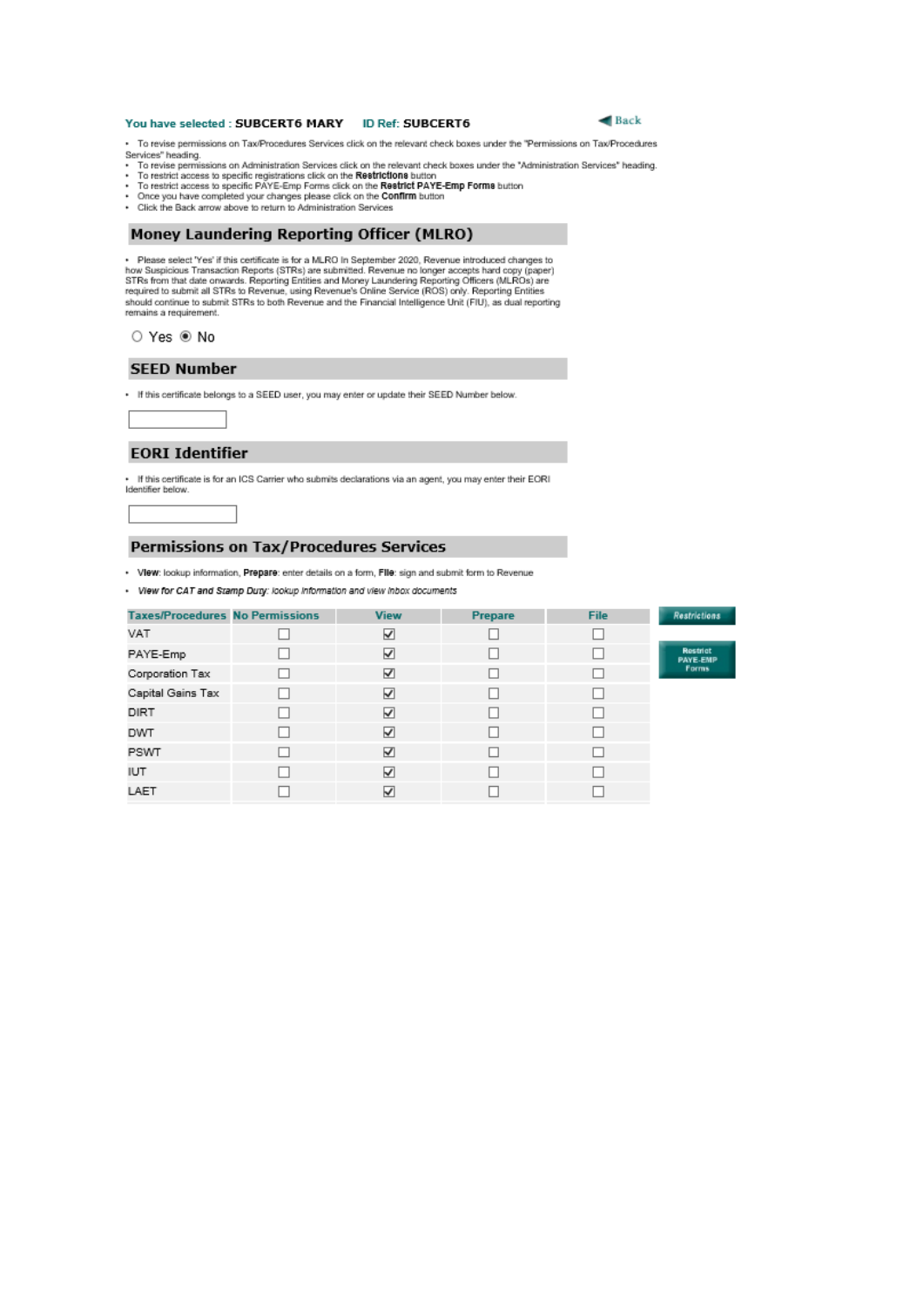| ⊽ |  |
|---|--|
| ∀ |  |
| √ |  |
| ▽ |  |
| ⊽ |  |
| V |  |
| √ |  |
|   |  |

#### **Permissions on Administration Services**

| No: Permission not available, Yes: Permission available |  |  |
|---------------------------------------------------------|--|--|
|---------------------------------------------------------|--|--|

| ☑<br>⊽<br>⊽ | п<br>п  |         |
|-------------|---------|---------|
|             |         |         |
|             |         |         |
|             | П       |         |
| ⊽           | H       |         |
| ⊽           | п       |         |
| ⊽           |         |         |
| ⊽           |         |         |
| ⊽           | ш       |         |
| ⊽           | п       |         |
| ⊽           |         |         |
| ⊽           | п       |         |
| ⊽           | п       |         |
| ⊽           | П       |         |
| ⊽           |         |         |
| ⊽           |         |         |
| All No      | All Yes | Confirm |
|             |         |         |

Make the changes to the Sub-user permissions using the tick boxes. Click the "**Confirm**" button at the bottom of the page to save the changes.

## **Suspension of Sub-Users**

If the ROS Administrator certificate has expired or is revoked (e.g. if you use the Reset ROS Login option), all linked Sub-users are suspended. Once the Administrator certificate is reactivated, Subusers can be restored by selecting each Sub-user in turn and clicking the Restore button on the Admin Services page.

Select the Sub-user and click **"Restore"**.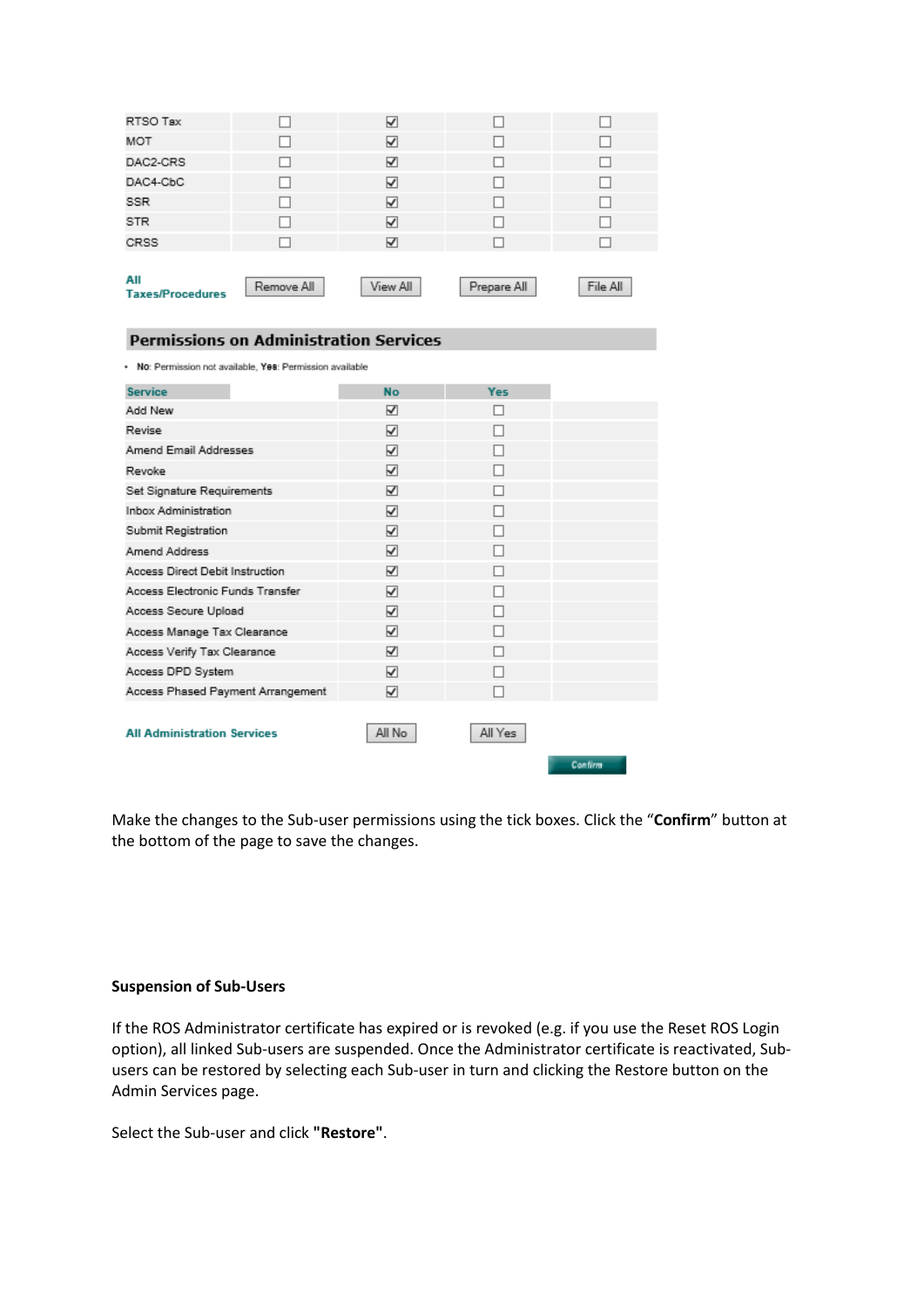

To select an individual, click on the Select item radio button to the left of the name To apply for a certificate for an individual to act on your/company's behalf, click the Add New button You can View or Revise the permissions of the selected individual by clicking on the relevant option box below. Additional information about these functions.



If you wish to suspend an active Sub-user, you can select the Sub-user and click on **"Suspend"**.

## **Promote a Sub-User**

In some cases, the ROS Administrator may wish to promote a Sub-user to replace them, e.g. if the current Administrator is about to leave a company. Only Active (downloaded and not suspended or expired) certificates can be promoted.

Select the Sub-user you wish to promote and click **"Promote"**.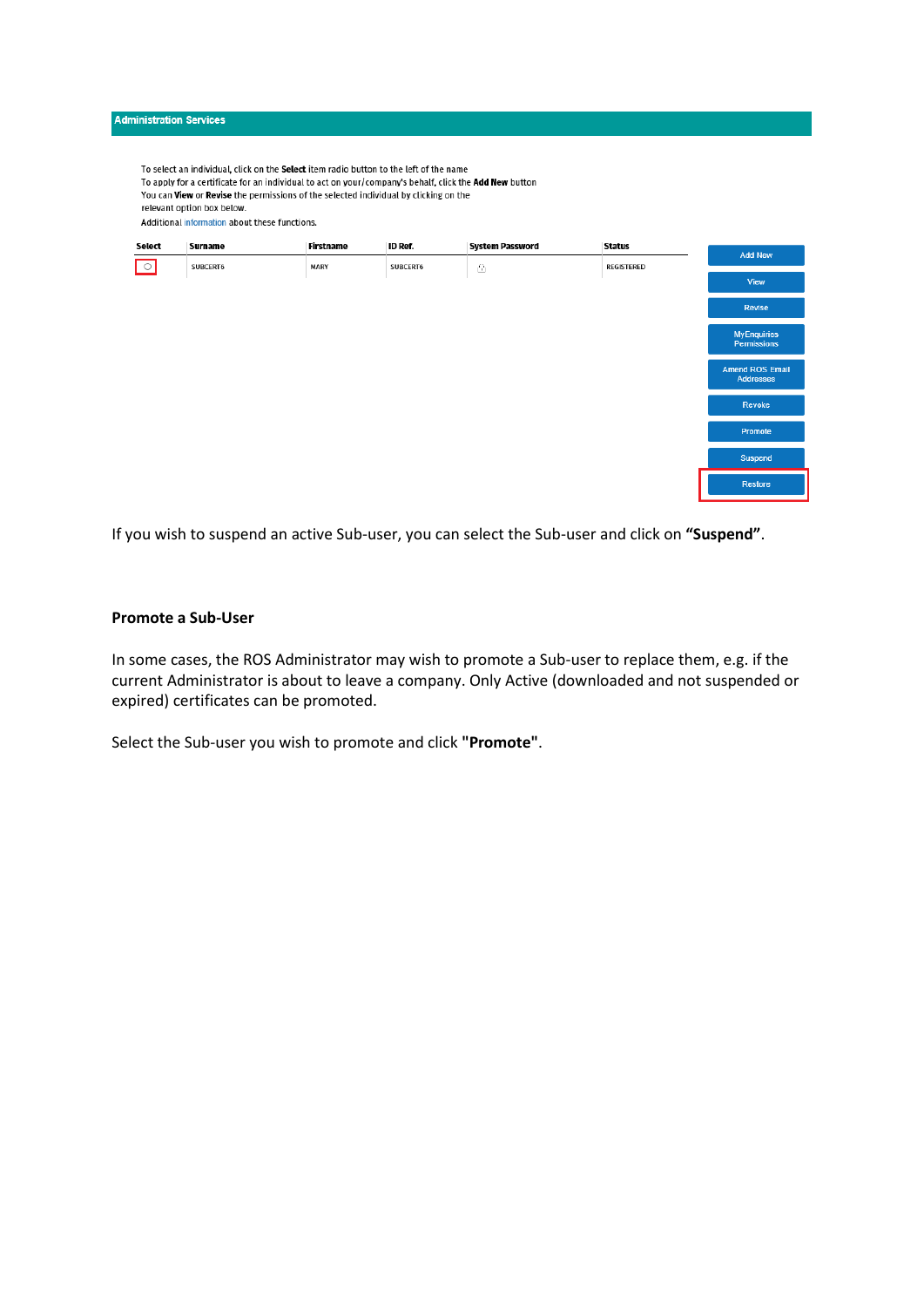| IN YUNU BR<br>Cáin agus Custaim na hÉireann<br><b>Irish Tax and Customs</b>                           | <b>REVENUE SERVICES</b>                                                                                                                                                            | <b>REVENUE RECORD</b> | <b>HELPDESK</b> | <b>INFO</b> |  |  |  |  |
|-------------------------------------------------------------------------------------------------------|------------------------------------------------------------------------------------------------------------------------------------------------------------------------------------|-----------------------|-----------------|-------------|--|--|--|--|
| <b>Promotion to Administrator</b>                                                                     |                                                                                                                                                                                    |                       |                 |             |  |  |  |  |
|                                                                                                       | You are about to promote PHONE 1 1890 to the position of Administrator.<br>You will lose your Administrator status once you have completed the form and clicked the Submit button. |                       |                 |             |  |  |  |  |
| If you wish to continue, please fill your own details in the form below and click the Submit button.  |                                                                                                                                                                                    |                       |                 |             |  |  |  |  |
| Click on $\circled{f}$ symbols below for information about the part of the form on which they appear. |                                                                                                                                                                                    |                       |                 |             |  |  |  |  |
| Denotes required field                                                                                |                                                                                                                                                                                    |                       |                 |             |  |  |  |  |
| Surname                                                                                               | ☑                                                                                                                                                                                  | ⊕                     |                 |             |  |  |  |  |
| <b>Firstname</b>                                                                                      | ☑                                                                                                                                                                                  | ⊕                     |                 |             |  |  |  |  |
| <b>ID Ref</b>                                                                                         | ☑                                                                                                                                                                                  | G)                    |                 |             |  |  |  |  |
| <b>ID</b> Type                                                                                        | ☑                                                                                                                                                                                  | ⊕                     |                 |             |  |  |  |  |
| Click on the Submit button to send your details to ROS                                                | Submit                                                                                                                                                                             |                       |                 |             |  |  |  |  |

Click on the Back button to go back to the previous page

Enter the **current** administrator details, enter **"OLDADMIN"** as the ID ref and **"Other"** for the ID Type**.**

Back

Click **"Submit".** 

The Sub-user will have full Administrator permissions at next logon to ROS. The old Administrator certificate reverts to a Sub-user certificate with Read permissions.

#### **Dual Signature Requirements**

You can implement dual signature requirements as an extra level of security. When selected, Dual signature means that when a user signs and submits an item on ROS, it goes to Work In Progress only and it must be retrieved from Work In Progress and signed and submitted by a second user to complete the submission. Dual signature is available for some transaction types only.